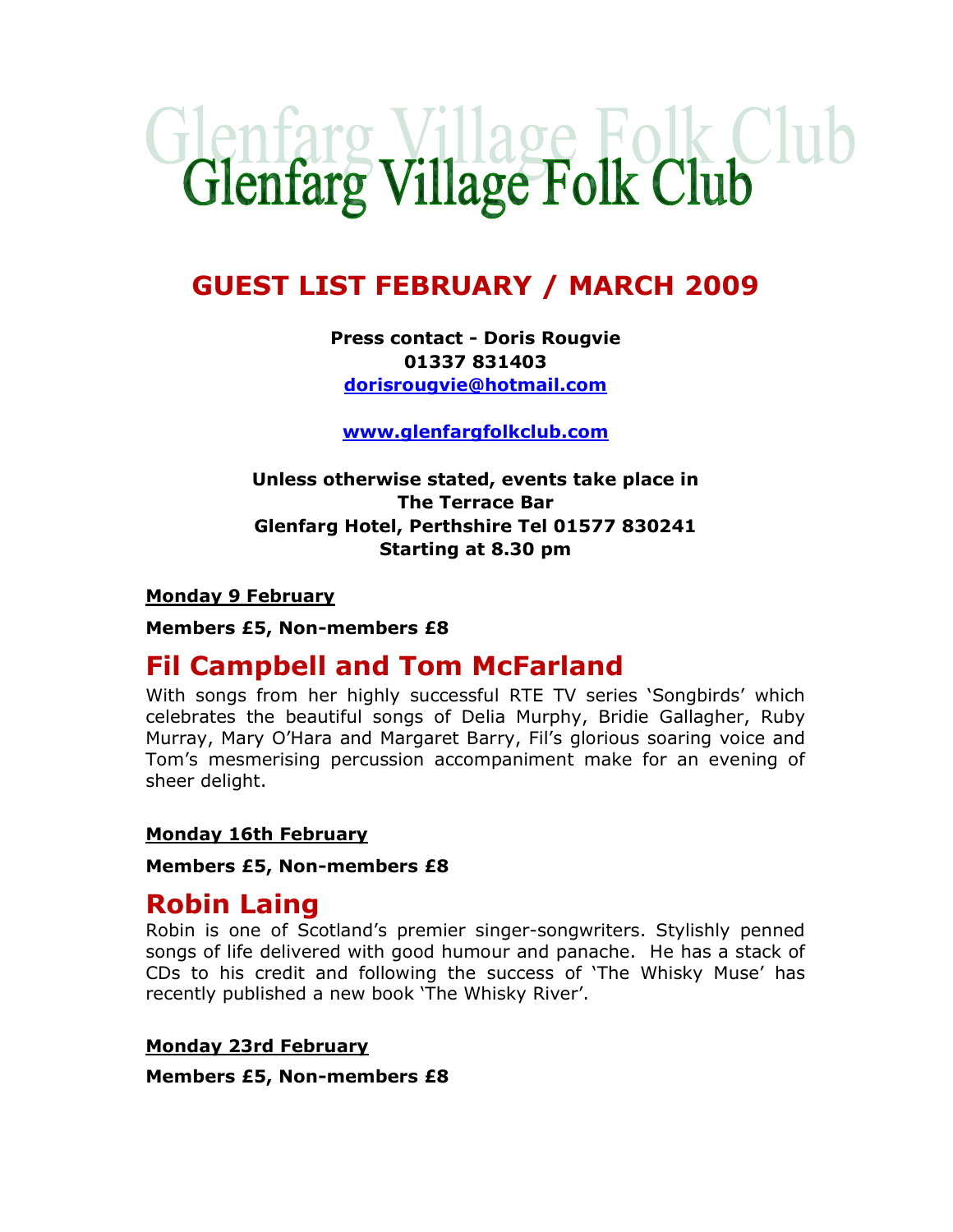# Gareth Davies–Jones

Gareth Davies-Jones, from Northumberland, is building a solid reputation as a singer songwriter who tackles important issues with style and musicality. His latest album 'Water and Light' (2008) has received many favourable reviews.

#### Sunday 1st March

£4 per person

## Quiz Night—7 pm start

Phone Caroline 01577 830239 to book a table.

## Monday 2rd March

#### Members £8, Non-members £10

# Archie Fisher

An iconic figure since the early days of the Scottish folk scene. Singer, songwriter, broadcaster, organiser — few can match Archie's wide ranging contribution to traditional music. His latest highly acclaimed album 'Windward Away' in 2008 confirmed that the master has lost none of his appeal.

## Monday 9th March

All £3

## Singaround Session

This month's theme is Marriage, Men and Money  $-$  or anything else that takes your fancy. Come along and share some songs.

## Monday 16th March

#### Members £5, Non-members £8

## Janet Russell

Janet has been on the folk scene, originally in Scotland, since the 1980s. Her 'arresting voice (has) a lower register whose distinctive power and edge make dramatic listening.' (Tony Rose, The Guardian). She has performed and recorded both solo and with a number of musical partners and now leads community choirs in the north of England.

## Monday 23rd March

Members £5, Non-members £8

# Haggerdash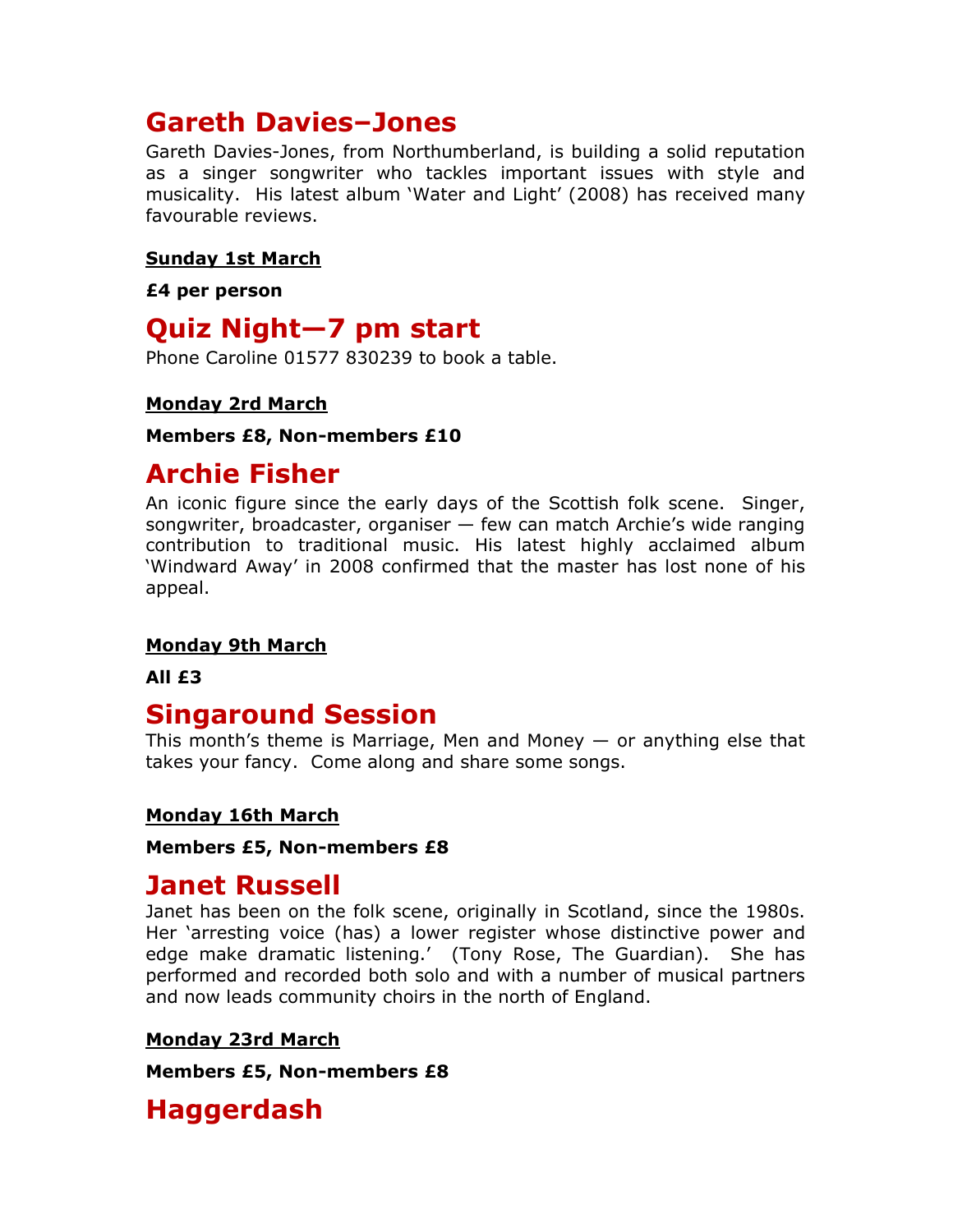Always popular visitors to the club, Haggerdash are a lively trio whose songs and humour are guaranteed to keep you entertained. Haggerdash, who all hail from Lanarkshire, are Billy Stewart, Davy Lees and David Logan.

## Some dates for your diary:

- 6 April Jeana Leslie & Siobhan Miller
- 18 May Brian McNeill
- 1 June Eric Bogle and John Munro

# 31st Glenfarg Folk Feast

17th 18th 19th April

Our guests are:

Christine Bovill

Breabach

The Farg Folk

Tich Frier

Dave Gibb

Grace, Hewat & Polwart

The Kinnaird Ceilidh Band

Magic Ian

The Paul McKenna Band

\*\*\*\*\*\*\*\*\*\*\*\*\*\*\*\*\*\*\*\*\*\*\*\*\*\*\*\*\*\*\*\*\*\*\*\*\*\*

Original Song Competition

Theme: "A Song From The Heart"

From the heart and for the heart It's time to write your song Make it silly, sad or sparky To help you stride along

Proceeds to Stonehaven Folk Club's Folkheart Appeal www.folkheart.co.uk (For The British Heart Foundation)

\* \* \* \* \* Further information from David Aird 01577 830370